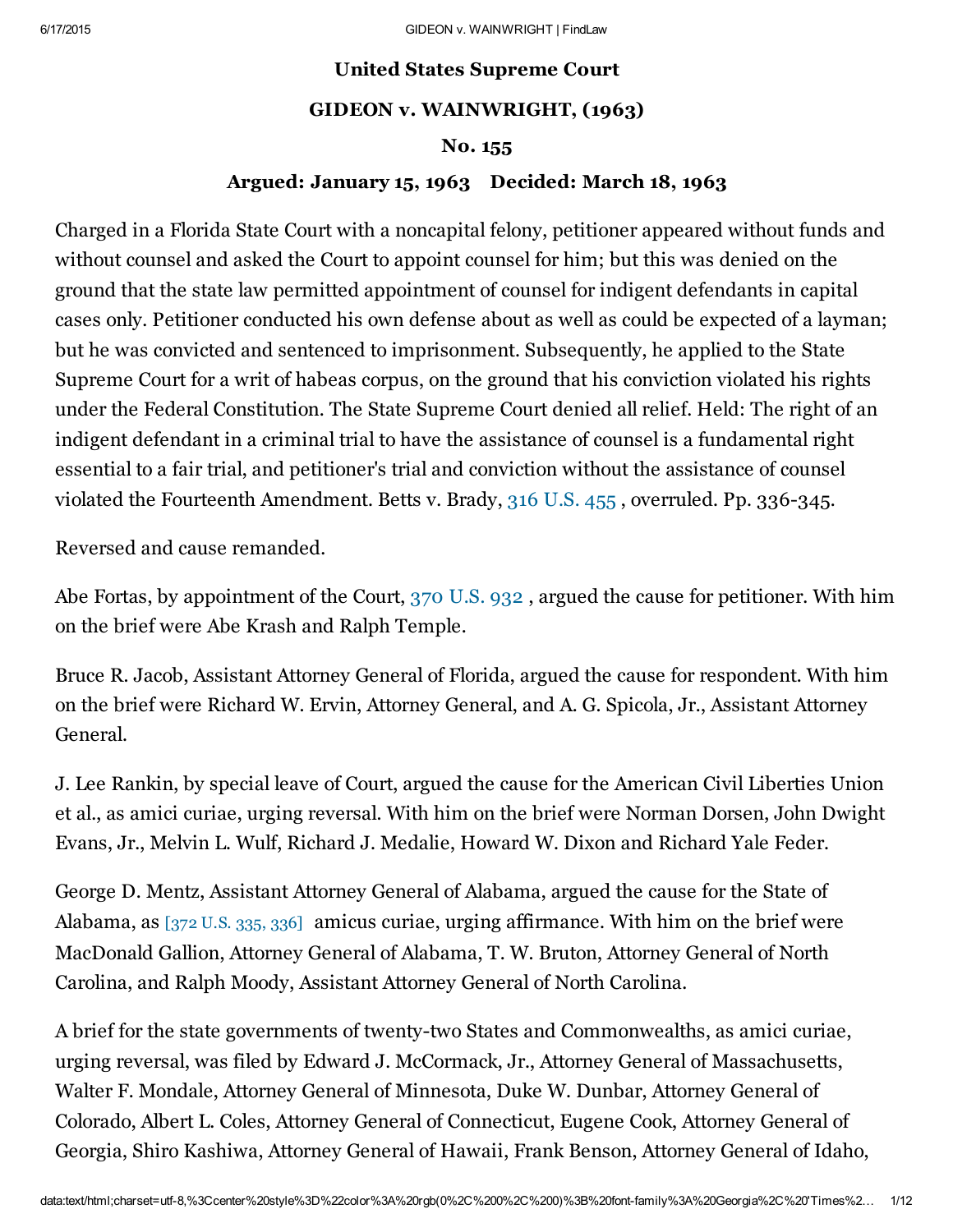William G. Clark, Attorney General of Illinois, Evan L. Hultman, Attorney General of Iowa, John B. Breckinridge, Attorney General of Kentucky, Frank E. Hancock, Attorney General of Maine, Frank J. Kelley, Attorney General of Michigan, Thomas F. Eagleton, Attorney General of Missouri, Charles E. Springer, Attorney General of Nevada, Mark McElroy, Attorney General of Ohio, Leslie R. Burgum, Attorney General of North Dakota, Robert Y. Thornton, Attorney General of Oregon, J. Joseph Nugent, Attorney General of Rhode Island, A. C. Miller, Attorney General of South Dakota, John J. O'Connell, Attorney General of Washington, C. Donald Robertson, Attorney General of West Virginia, and George N. Hayes, Attorney General of Alaska.

Robert Y. Thornton, Attorney General of Oregon, and Harold W. Adams, Assistant Attorney General, filed a separate brief for the State of Oregon, as amicus curiae.

MR. JUSTICE BLACK delivered the opinion of the Court.

Petitioner was charged in a Florida state court with having broken and entered a poolroom with intent to commit a misdemeanor. This offense is a felony under [372 U.S. 335, 337] Florida law. Appearing in court without funds and without a lawyer, petitioner asked the court to appoint counsel for him, whereupon the following colloquy took place:

"The COURT: Mr. Gideon, I am sorry, but I cannot appoint Counsel to represent you in this case. Under the laws of the State of Florida, the only time the Court can appoint Counsel to represent a Defendant is when that person is charged with a capital offense. I am sorry, but I will have to deny your request to appoint Counsel to defend you in this case.

"The DEFENDANT: The United States Supreme Court says I am entitled to be represented by Counsel."

Put to trial before a jury, Gideon conducted his defense about as well as could be expected from a layman. He made an opening statement to the jury, cross-examined the State's witnesses, presented witnesses in his own defense, declined to testify himself, and made a short argument "emphasizing his innocence to the charge contained in the Information filed in this case." The jury returned a verdict of guilty, and petitioner was sentenced to serve five years in the state prison. Later, petitioner filed in the Florida Supreme Court this habeas corpus petition attacking his conviction and sentence on the ground that the trial court's refusal to appoint counsel for him denied him rights "guaranteed by the Constitution and the Bill of Rights by the United States Government." [1](http://caselaw.findlaw.com/us-supreme-court/372/335.html#f1) Treating the petition for habeas corpus as properly before it, the State Supreme Court, "upon consideration thereof" but without an opinion, denied all relief. Since 1942, when Betts v. Brady, 316 [U.S.](http://caselaw.findlaw.com/us-supreme-court/316/455.html) 455 , was decided by a divided [372 U.S. 335, 338] Court, the problem of a defendant's federal constitutional right to counsel in a state court has been a continuing source of controversy and litigation in both state and federal courts. [2](http://caselaw.findlaw.com/us-supreme-court/372/335.html#f2) To give this problem another review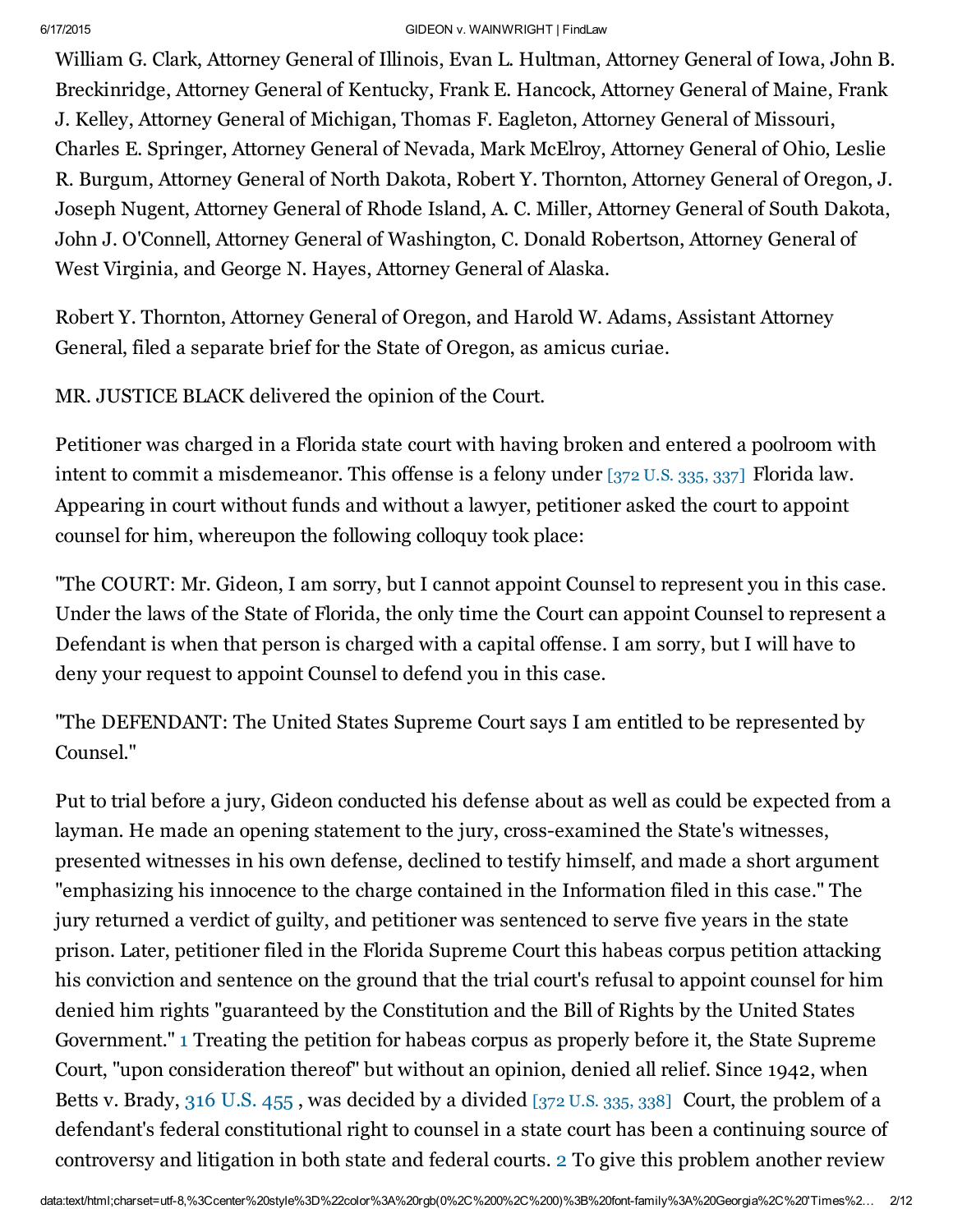here, we granted certiorari. 370 [U.S.](http://caselaw.findlaw.com/us-supreme-court/370/908.html) 908 . Since Gideon was proceeding in forma pauperis, we appointed counsel to represent him and requested both sides to discuss in their briefs and oral arguments the following: "Should this Court's holding in Betts v. Brady, 316 [U.S.](http://caselaw.findlaw.com/us-supreme-court/316/455.html) 455 , be reconsidered?"

## I.

The facts upon which Betts claimed that he had been unconstitutionally denied the right to have counsel appointed to assist him are strikingly like the facts upon which Gideon here bases his federal constitutional claim. Betts was indicated for robbery in a Maryland state court. On arraignment, he told the trial judge of his lack of funds to hire a lawyer and asked the court to appoint one for him. Betts was advised that it was not the practice in that county to appoint counsel for indigent defendants except in murder and rape cases. He then pleaded not guilty, had witnesses summoned, cross-examined the State's witnesses, examined his own, and chose not to testify himself. He was found guilty by the judge, sitting without a jury, and sentenced to eight years in prison. [372 U.S. 335, 339] Like Gideon, Betts sought release by habeas corpus, alleging that he had been denied the right to assistance of counsel in violation of the Fourteenth Amendment. Betts was denied any relief, and on review this Court affirmed. It was held that a refusal to appoint counsel for an indigent defendant charged with a felony did not necessarily violate the Due Process Clause of the Fourteenth Amendment, which for reasons given the Court deemed to be the only applicable federal constitutional provision. The Court said:

"Asserted denial [of due process] is to be tested by an appraisal of the totality of facts in a given case. That which may, in one setting, constitute a denial of fundamental fairness, shocking to the universal sense of justice, may, in other circumstances, and in the light of other considerations, fall short of such denial." 316 [U.S.,](http://caselaw.findlaw.com/us-supreme-court/316/455.html#462) at 462 .

Treating due process as "a concept less rigid and more fluid than those envisaged in other specific and particular provisions of the Bill of Rights," the Court held that refusal to appoint counsel under the particular facts and circumstances in the Betts case was not so "offensive to the common and fundamental ideas of fairness" as to amount to a denial of due process. Since the facts and circumstances of the two cases are so nearly indistinguishable, we think the Betts v. Brady holding if left standing would require us to reject Gideon's claim that the Constitution guarantees him the assistance of counsel. Upon full reconsideration we conclude that Betts v. Brady should be overruled.

## II.

The Sixth Amendment provides, "In all criminal prosecutions, the accused shall enjoy the right . . . to have the Assistance of Counsel for his defence." We have construed [372 U.S. 335, 340] this to mean that in federal courts counsel must be provided for defendants unable to employ counsel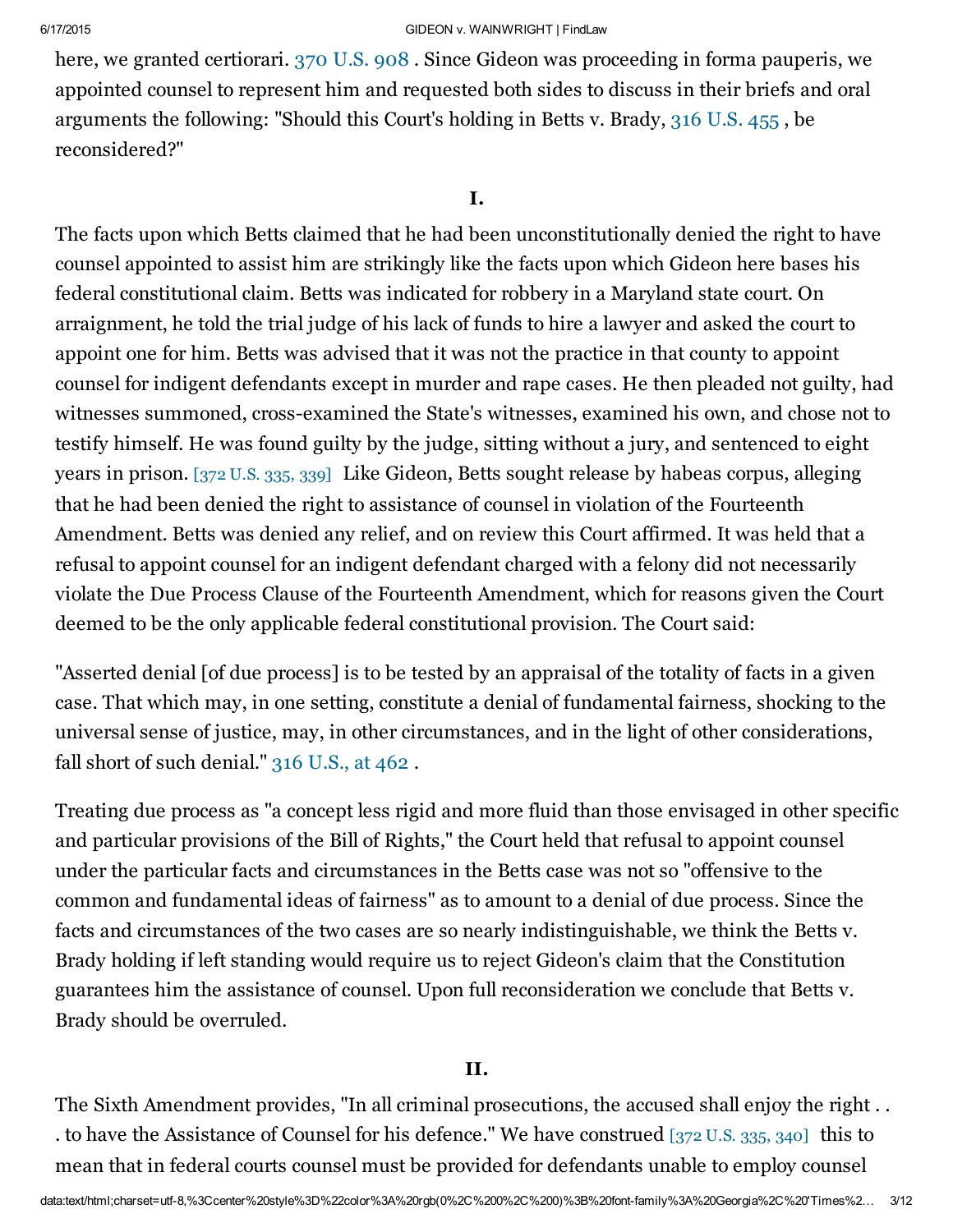unless the right is competently and intelligently waived. [3](http://caselaw.findlaw.com/us-supreme-court/372/335.html#f3) Betts argued that this right is extended to indigent defendants in state courts by the Fourteenth Amendment. In response the Court stated that, while the Sixth Amendment laid down "no rule for the conduct of the States, the question recurs whether the constraint laid by the Amendment upon the national courts expresses a rule so fundamental and essential to a fair trial, and so, to due process of law, that it is made obligatory upon the States by the Fourteenth Amendment." 316 [U.S.,](http://caselaw.findlaw.com/us-supreme-court/316/455.html#465) at 465 . In order to decide whether the Sixth Amendment's guarantee of counsel is of this fundamental nature, the Court in Betts set out and considered "[r]elevant data on the subject . . . afforded by constitutional and statutory provisions subsisting in the colonies and the States prior to the inclusion of the Bill of Rights in the national Constitution, and in the constitutional, legislative, and judicial history of the States to the present date." 316 [U.S.,](http://caselaw.findlaw.com/us-supreme-court/316/455.html#465) at 465 . On the basis of this historical data the Court concluded that "appointment of counsel is not a fundamental right, essential to a fair trial."316 [U.S.,](http://caselaw.findlaw.com/us-supreme-court/316/455.html#471) at 471 . It was for this reason the Betts Court refused to accept the contention that the Sixth Amendment's guarantee of counsel for indigent federal defendants was extended to or, in the words of that Court, "made obligatory upon the States by the Fourteenth Amendment." Plainly, had the Court concluded that appointment of counsel for an indigent criminal defendant was "a fundamental right, essential to a fair trial." it would have held that the Fourteenth Amendment requires appointment of counsel in a state court, just as the Sixth Amendment requires in a federal court. [372 U.S. 335, 341]

We think the Court in Betts had ample precedent for acknowledging that those guarantees of the Bill of Rights which are fundamental safeguards of liberty immune from federal abridgment are equally protected against state invasion by the Due Process Clause of the Fourteenth Amendment. This same principle was [recognized,](http://caselaw.findlaw.com/us-supreme-court/287/45.html) explained, and applied in Powell v. Alabama, 287 U.S. 45 (1932), a case upholding the right of counsel, where the Court held that despite sweeping language to the contrary in Hurtado v. California, 110 [U.S.](http://caselaw.findlaw.com/us-supreme-court/110/516.html) 516 (1884), the Fourteenth Amendment "embraced" those "`fundamental principles of liberty and justice which lie at the base of all our civil and political institutions,'" even though they had been "specifically dealt with in another part of the federal Constitution."287 [U.S.,](http://caselaw.findlaw.com/us-supreme-court/287/45.html#67) at 67 . In many cases other than Powell and Betts, this Court has looked to the fundamental nature of original Bill of Rights guarantees to decide whether the Fourteenth Amendment makes them obligatory on the States. Explicitly recognized to be of this "fundamental nature" and therefore made immune from state invasion by the Fourteenth, or some part of it, are the First Amendment's freedoms of speech, press, religion, assembly, association, and petition for redress of grievances. [4](http://caselaw.findlaw.com/us-supreme-court/372/335.html#f4) For the same reason, though not always in precisely the same terminology, the Court has made obligatory on the States the Fifth Amendment's command that [372 U.S. 335, 342] private property shall not be taken for public use without just compensation, [5](http://caselaw.findlaw.com/us-supreme-court/372/335.html#f5) the Fourth Amendment's prohibition of unreasonable searches and seizures, [6](http://caselaw.findlaw.com/us-supreme-court/372/335.html#f6) and the Eighth's ban on cruel and unusual punishment. [7](http://caselaw.findlaw.com/us-supreme-court/372/335.html#f7) On the other hand, this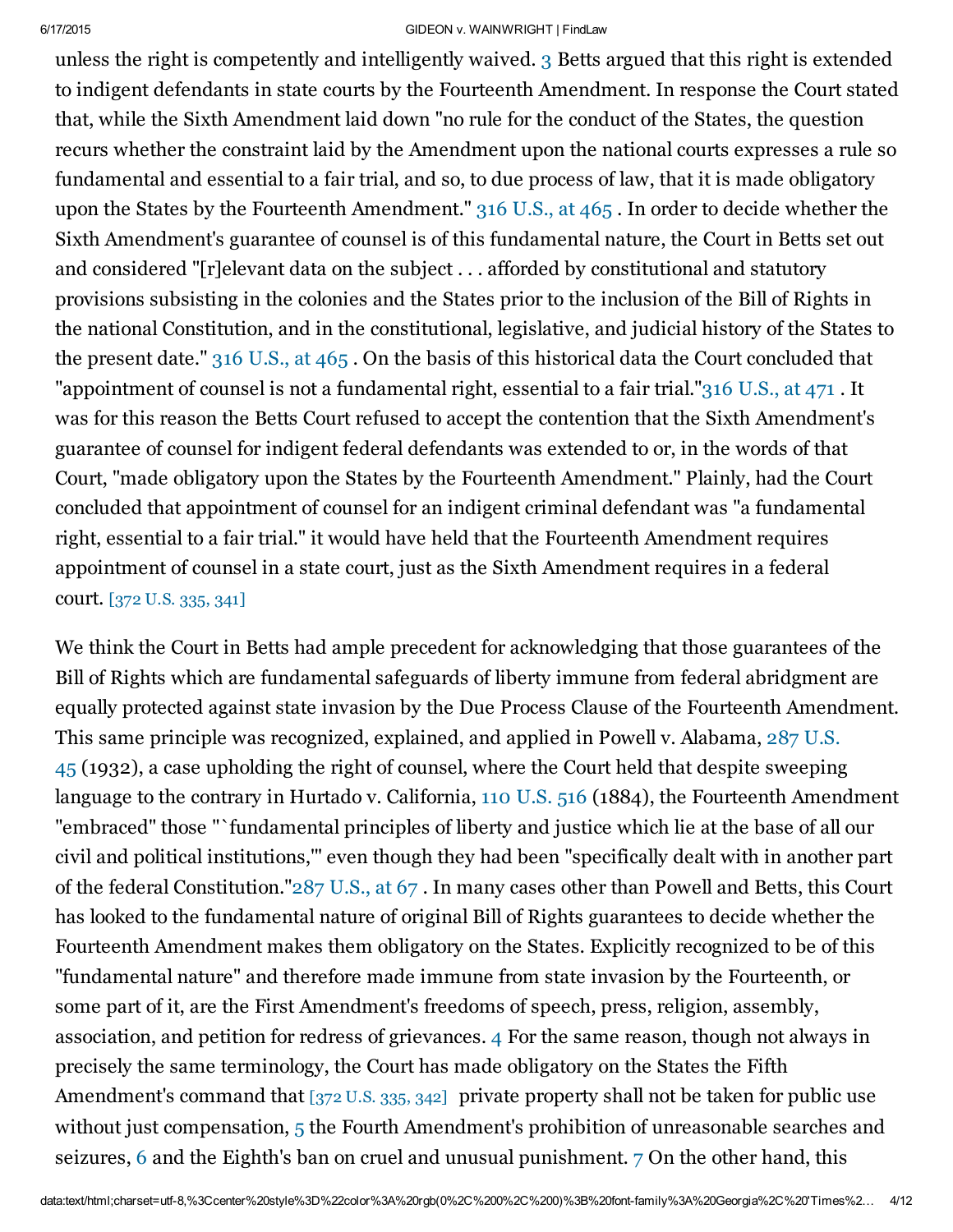Court in Palko v. Connecticut, 302 [U.S.](http://caselaw.findlaw.com/us-supreme-court/302/319.html) 319 (1937), refused to hold that the Fourteenth Amendment made the double jeopardy provision of the Fifth Amendment obligatory on the States. In so refusing, however, the Court, speaking through Mr. Justice Cardozo, was careful to emphasize that "immunities that are valid as against the federal government by force of the specific pledges of particular amendments have been found to be implicit in the concept of ordered liberty, and thus, through the Fourteenth Amendment, become valid as against the states" and that guarantees "in their origin . . . effective against the federal government alone" had by prior cases "been taken over from the earlier articles of the federal bill of rights and brought within the Fourteenth Amendment by a process of absorption."  $302$  [U.S.,](http://caselaw.findlaw.com/us-supreme-court/302/319.html#324) at  $324$   $-325$ ,  $326$ .

We accept Betts v. Brady's assumption, based as it was on our prior cases, that a provision of the Bill of Rights which is "fundamental and essential to a fair trial" is made obligatory upon the States by the Fourteenth Amendment. We think the Court in Betts was wrong, however, in concluding that the Sixth Amendment's guarantee of counsel is not one of these fundamental rights. Ten years before Betts v. Brady, this Court, after full consideration of all the historical data examined in Betts, had unequivocally declared that "the right to the aid of [372 U.S. 335, 343] counsel is of this fundamental character." Powell v. Alabama, 287 [U.S.](http://caselaw.findlaw.com/us-supreme-court/287/45.html#68) 45, 68 (1932). While the Court at the close of its Powell opinion did by its language, as this Court frequently does, limit its holding to the particular facts and circumstances of that case, its conclusions about the fundamental nature of the right to counsel are unmistakable. Several years later, in 1936, the Court reemphasized what it had said about the fundamental nature of the right to counsel in this language:

"We concluded that certain fundamental rights, safeguarded by the first eight amendments against federal action, were also safeguarded against state action by the due process of law clause of the Fourteenth Amendment, and among them the fundamental right of the accused to the aid of counsel in a criminal prosecution." Grosjean v. American Press Co., 297 U.S. [233,](http://caselaw.findlaw.com/us-supreme-court/297/233.html#243) 243 - 244 (1936).

And again in 1938 this Court said:

"[The assistance of counsel] is one of the safeguards of the Sixth Amendment deemed necessary to insure fundamental human rights of life and liberty. . . . The Sixth Amendment stands as a constant admonition that if the constitutional safeguards it provides be lost, justice will not `still be done.'" Johnson v. Zerbst, 304 U.S. [458,](http://caselaw.findlaw.com/us-supreme-court/304/458.html#462) 462 (1938). To the same effect, see Avery v. Alabama, 308 [U.S.](http://caselaw.findlaw.com/us-supreme-court/308/444.html) 444 (1940), and Smith v. O'Grady, 312 [U.S.](http://caselaw.findlaw.com/us-supreme-court/312/329.html) 329(1941).

data:text/html;charset=utf8,%3Ccenter%20style%3D%22color%3A%20rgb(0%2C%200%2C%200)%3B%20fontfamily%3A%20Georgia%2C%20'Times%2… 5/12 In light of these and many other prior decisions of this Court, it is not surprising that the Betts Court, when faced with the contention that "one charged with crime, who is unable to obtain counsel, must be furnished counsel by the State," conceded that "[e]xpressions in the opinions of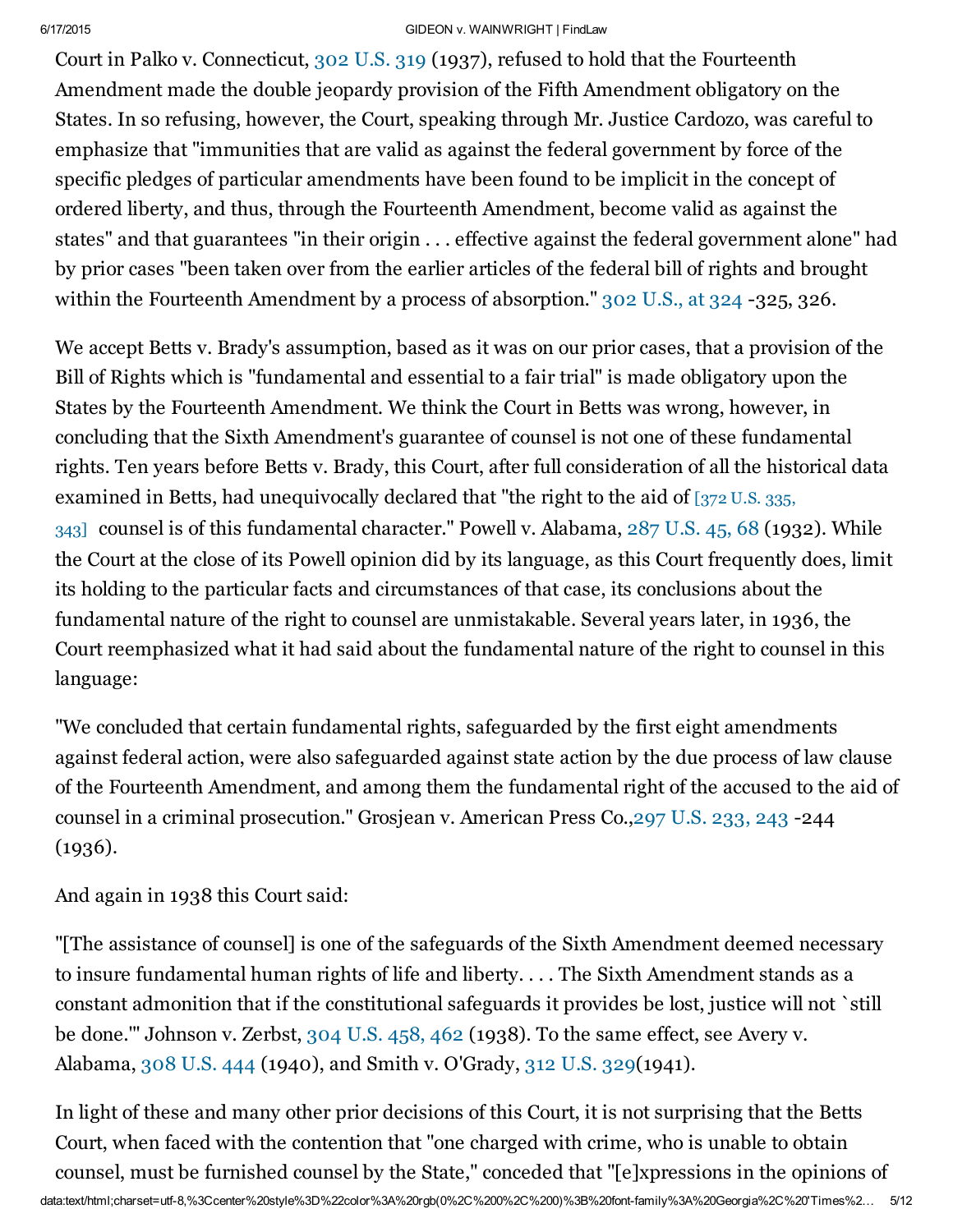this court lend color to the argument  $\dots$ ." 316 [U.S.,](http://caselaw.findlaw.com/us-supreme-court/316/455.html#462) at 462 -463. The fact is that in deciding as it did - that "appointment of counsel is not a fundamental right, [372 U.S. 335, 344] essential to a fair trial" - the Court in Betts v. Brady made an abrupt break with its own well-considered precedents. In returning to these old precedents, sounder we believe than the new, we but restore constitutional principles established to achieve a fair system of justice. Not only these precedents but also reason and reflection require us to recognize that in our adversary system of criminal justice, any person haled into court, who is too poor to hire a lawyer, cannot be assured a fair trial unless counsel is provided for him. This seems to us to be an obvious truth. Governments, both state and federal, quite properly spend vast sums of money to establish machinery to try defendants accused of crime. Lawyers to prosecute are everywhere deemed essential to protect the public's interest in an orderly society. Similarly, there are few defendants charged with crime, few indeed, who fail to hire the best lawyers they can get to prepare and present their defenses. That government hires lawyers to prosecute and defendants who have the money hire lawyers to defend are the strongest indications of the widespread belief that lawyers in criminal courts are necessities, not luxuries. The right of one charged with crime to counsel may not be deemed fundamental and essential to fair trials in some countries, but it is in ours. From the very beginning, our state and national constitutions and laws have laid great emphasis on procedural and substantive safeguards designed to assure fair trials before impartial tribunals in which every defendant stands equal before the law. This noble ideal cannot be realized if the poor man charged with crime has to face his accusers without a lawyer to assist him. A defendant's need for a lawyer is nowhere better stated than in the moving words of Mr. Justice Sutherland in Powell v. Alabama:

"The right to be heard would be, in many cases, of little avail if it did not comprehend the right to be [372 U.S. 335, 345] heard by counsel. Even the intelligent and educated layman has small and sometimes no skill in the science of law. If charged with crime, he is incapable, generally, of determining for himself whether the indictment is good or bad. He is unfamiliar with the rules of evidence. Left without the aid of counsel he may be put on trial without a proper charge, and convicted upon incompetent evidence, or evidence irrelevant to the issue or otherwise inadmissible. He lacks both the skill and knowledge adequately to prepare his defense, even though he have a perfect one. He requires the guiding hand of counsel at every step in the proceedings against him. Without it, though he be not guilty, he faces the danger of conviction because he does not know how to establish his innocence."287 [U.S.,](http://caselaw.findlaw.com/us-supreme-court/287/45.html#68) at 68 -69.

The Court in Betts v. Brady departed from the sound wisdom upon which the Court's holding in Powell v. Alabama rested. Florida, supported by two other States, has asked that Betts v. Brady be left intact. Twenty-two States, as friends of the Court, argue that Betts was "an anachronism when handed down" and that it should now be overruled. We agree.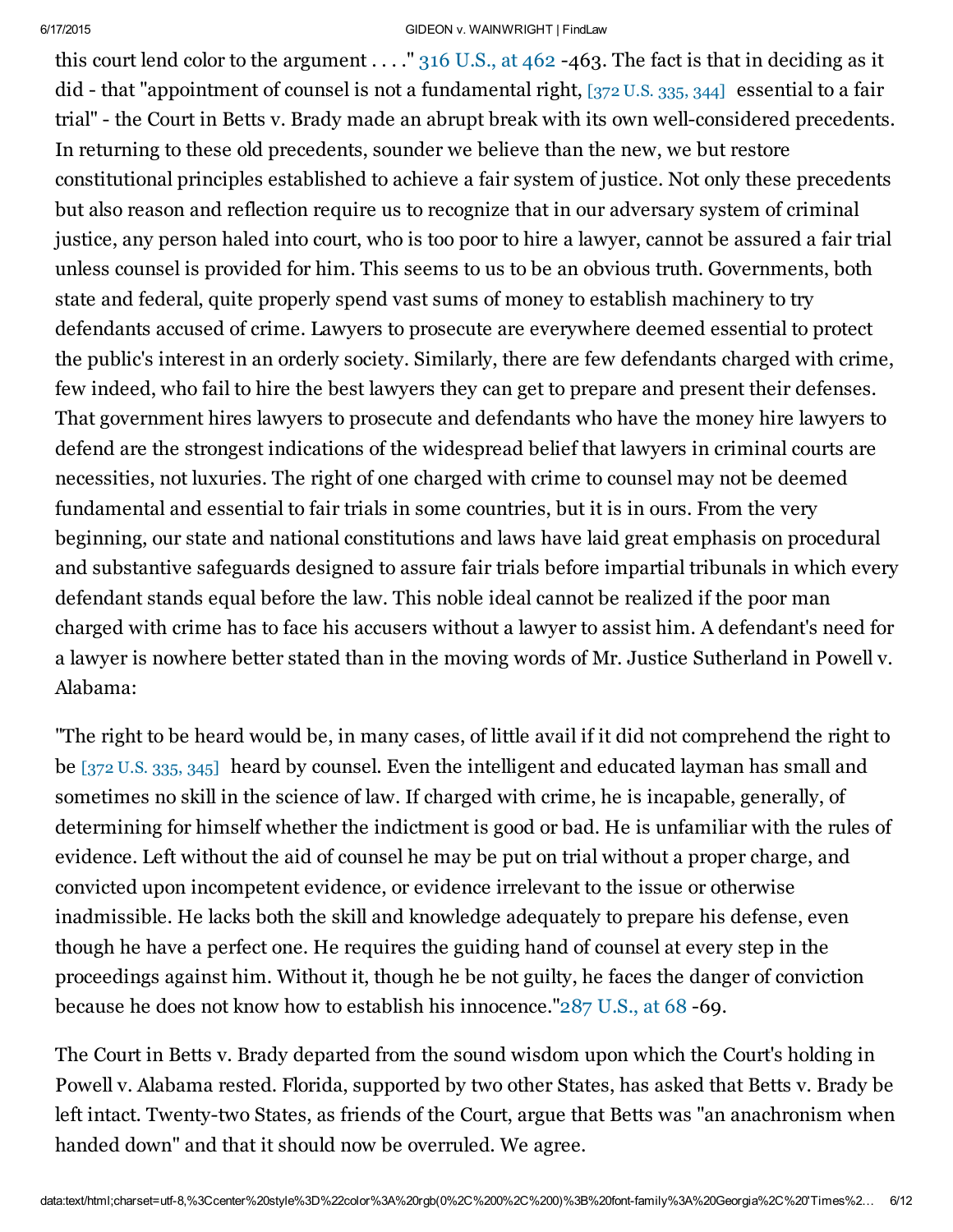The judgment is reversed and the cause is remanded to the Supreme Court of Florida for further action not inconsistent with this opinion.

Reversed.

## Footnotes

[ [Footnote](http://caselaw.findlaw.com/us-supreme-court/372/335.html#t1) 1 ] Later in the petition for habeas corpus, signed and apparently prepared by petitioner himself, he stated, "I, Clarence Earl Gideon, claim that I was denied the rights of the 4th, 5th and 14th amendments of the Bill of Rights."

[ [Footnote](http://caselaw.findlaw.com/us-supreme-court/372/335.html#t2) 2 ] Of the many such cases to reach this Court, recent examples are Carnley v. Cochran, 369 [U.S.](http://caselaw.findlaw.com/us-supreme-court/369/506.html) 506 (1962); Hudson v. North Carolina, 363 [U.S.](http://caselaw.findlaw.com/us-supreme-court/363/697.html) 697 (1960); Moore v. Michigan, 355 [U.S.](http://caselaw.findlaw.com/us-supreme-court/355/155.html) 155 (1957). Illustrative cases in the state courts are Artrip v. State, 136 So.2d 574 (Ct. App. Ala. 1962); Shaffer v. Warden, 211 Md. 635, 126 A. 2d 573 (1956). For examples of commentary, see Allen, The Supreme Court, Federalism, and State Systems of Criminal Justice, 8 De Paul L. Rev. 213 (1959); Kamisar, The Right to Counsel and the Fourteenth Amendment: A Dialogue on "The Most Pervasive Right" of an Accused, 30 U. of Chi. L. Rev. 1 (1962); The Right to Counsel, 45 Minn. L. Rev. 693 (1961).

[ [Footnote](http://caselaw.findlaw.com/us-supreme-court/372/335.html#t3) 3 ] Johnson v. Zerbst, 304 [U.S.](http://caselaw.findlaw.com/us-supreme-court/304/458.html) 458 (1938).

[ [Footnote](http://caselaw.findlaw.com/us-supreme-court/372/335.html#t4) 4 ] E. g., Gitlow v. New York, 268 U.S. [652,](http://caselaw.findlaw.com/us-supreme-court/268/652.html#666) 666 (1925) (speech and press); Lovell v. City of Griffin, 303 U.S. [444,](http://caselaw.findlaw.com/us-supreme-court/303/444.html#450) 450 (1938) (speech and press); Staub v. City of Baxley, 355 U.S. 313, 321 (1958) (speech); Grosjean v. [American](http://caselaw.findlaw.com/us-supreme-court/355/313.html#321) Press Co., 297 U.S. [233,](http://caselaw.findlaw.com/us-supreme-court/297/233.html#244) 244 (1936) (press); Cantwell v. Connecticut, 310 U.S. [296,](http://caselaw.findlaw.com/us-supreme-court/310/296.html#303) 303 (1940) (religion); De Jonge v. Oregon,299 U.S. 353, 364 (1937) (assembly); Shelton v. Tucker, 364 U.S. [479,](http://caselaw.findlaw.com/us-supreme-court/364/479.html#486) 486 , 488 (1960) [\(association\);](http://caselaw.findlaw.com/us-supreme-court/299/353.html#364) Louisiana ex rel. Gremillion v. NAACP, 366 U.S. [293,](http://caselaw.findlaw.com/us-supreme-court/366/293.html#296) 296 (1961) (association); Edwards v. South Carolina, 372 [U.S.](http://caselaw.findlaw.com/us-supreme-court/372/229.html) 229 (1963) (speech, assembly, petition for redress of grievances).

[ [Footnote](http://caselaw.findlaw.com/us-supreme-court/372/335.html#t5) 5 ] E. g., Chicago, B. & Q. R. Co. v. Chicago, 166 U.S. [226,](http://caselaw.findlaw.com/us-supreme-court/166/226.html#235) 235 -241 (1897); Smyth v. Ames, 169 U.S. [466,](http://caselaw.findlaw.com/us-supreme-court/169/466.html#522) 522 -526 (1898).

[ [Footnote](http://caselaw.findlaw.com/us-supreme-court/372/335.html#t6) 6 ] E. g., Wolf v. Colorado, 338 [U.S.](http://caselaw.findlaw.com/us-supreme-court/338/25.html#27) 25, 27 -28 (1949); Elkins v. United States, 364 U.S. 206, 213 (1960); Mapp v. Ohio, 367 U.S. [643,](http://caselaw.findlaw.com/us-supreme-court/367/643.html#655) 655 (1961).

[ [Footnote](http://caselaw.findlaw.com/us-supreme-court/372/335.html#t7) 7 ] Robinson v. California, 370 U.S. [660,](http://caselaw.findlaw.com/us-supreme-court/370/660.html#666) 666 (1962).

## MR. JUSTICE DOUGLAS.

While I join the opinion of the Court, a brief historical resume of the relation between the Bill of Rights and the first section of the Fourteenth Amendment seems pertinent. Since the adoption of that Amendment, ten Justices have felt that it protects from infringement by the States the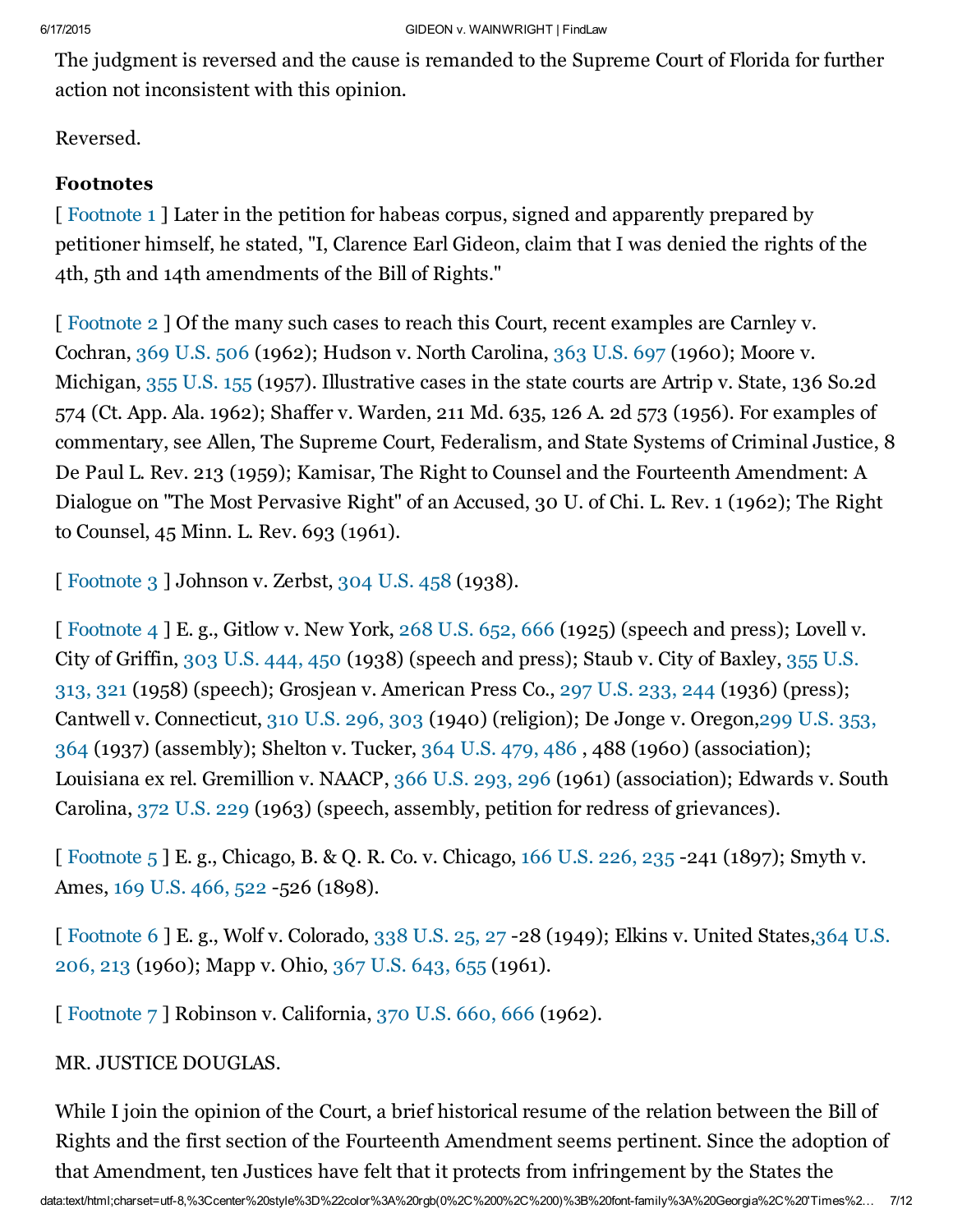privileges, protections, and safeguards granted by the Bill of Rights. [372 U.S. 335, 346]

Justice Field, the first Justice Harlan, and probably Justice Brewer, took that position in O'Neil v. Vermont,  $144$  U.S.  $323$ ,  $362 - 363$ ,  $370 - 371$ , as did Justices BLACK, DOUGLAS, Murphy and Rutledge in Adamson v. California, 332 [U.S.](http://caselaw.findlaw.com/us-supreme-court/332/46.html#71) 46, 71 72, 124. And see Poe v. Ullman, 367 U.S. 497, 515 522 [\(dissenting](http://caselaw.findlaw.com/us-supreme-court/367/497.html#515) opinion). That view was also expressed by Justice Bradley and Swayne in the Slaughter-House Cases, 16 Wall. 36, 118-119, 122, and seemingly was accepted by Justice Clifford when he dissented with Justice Field in Walker v. Sauvinet, 92 U.S. 90, 92 . [1](http://caselaw.findlaw.com/us-supreme-court/372/335.html#f1) [Unfortunately](http://caselaw.findlaw.com/us-supreme-court/92/90.html#92) it has never commanded a Court. Yet, happily, all constitutional questions are always open. Erie R. Co. v. Tompkins, 304 [U.S.](http://caselaw.findlaw.com/us-supreme-court/304/64.html) 64 . And what we do today does not foreclose the matter.

My Brother HARLAN is of the view that a guarantee of the Bill of Rights that is made applicable to the States by reason of the Fourteenth Amendment is a lesser version of that same guarantee as applied to the Federal Government. [2](http://caselaw.findlaw.com/us-supreme-court/372/335.html#f2) Mr. Justice Jackson shared that view. [3](http://caselaw.findlaw.com/us-supreme-court/372/335.html#f3) [372 U.S. 335, 347] But that view has not prevailed [4](http://caselaw.findlaw.com/us-supreme-court/372/335.html#fff4) and rights protected against state invasion by the Due Process Clause of the Fourteenth Amendment are not watered-down versions of what the Bill of Rights guarantees.

[ [Footnote](http://caselaw.findlaw.com/us-supreme-court/372/335.html#t1) 1 ] Justices Bradley, Swayne and Field emphasized that the first eight Amendments granted citizens of the United States certain privileges and immunities that were protected from abridgment by the States by the Fourteenth Amendment. See Slaughter-House Cases, supra, at 118-119; O'Neil v. Vermont, supra, at 363. Justices Harlan and Brewer accepted the same theory in the O'Neil case (see id., at 370-371), though Justice Harlan indicated that all "persons," not merely "citizens," were given this protection. Ibid. In Twining v. New Jersey, 211 [U.S.](http://caselaw.findlaw.com/us-supreme-court/211/78.html#117) 78, 117 , Justice Harlan's position was made clear:

"In my judgment, immunity from self-incrimination is protected against hostile state action, not only by . . . [the Privileges and Immunities Clause], but [also] by . . . [the Due Process Clause]."

Justice Brewer, in joining the opinion of the Court, abandoned the view that the entire Bill of Rights applies to the States in Maxwell v. Dow, 176 [U.S.](http://caselaw.findlaw.com/us-supreme-court/176/581.html) 581 .

[ [Footnote](http://caselaw.findlaw.com/us-supreme-court/372/335.html#t2) 2 ] See Roth v. United States, 354 U.S. [476,](http://caselaw.findlaw.com/us-supreme-court/354/476.html#501) 501 , 506; Smith v. [California,](http://caselaw.findlaw.com/us-supreme-court/361/147.html#169) 361 U.S. 147, 169 .

[ [Footnote](http://caselaw.findlaw.com/us-supreme-court/372/335.html#t3) 3 ] Beauharnais v. Illinois, 343 U.S. [250,](http://caselaw.findlaw.com/us-supreme-court/343/250.html#288) 288. Cf. the opinions of Justices Holmes and Brandeis in Gitlow v. New York, 268 U.S. [652,](http://caselaw.findlaw.com/us-supreme-court/268/652.html#672) 672 , and Whitney v. California,274 U.S. [357,](http://caselaw.findlaw.com/us-supreme-court/274/357.html#372) 372 .

[ [Footnote](http://caselaw.findlaw.com/us-supreme-court/372/335.html#ttt4) 4 ] The cases are collected by MR. [JUSTICE](http://caselaw.findlaw.com/us-supreme-court/357/513.html#530) BLACK in Speiser v. Randall, 357 U.S. 513, 530 . And see, Eaton v. Price, 364 U.S. [263,](http://caselaw.findlaw.com/us-supreme-court/364/263.html#274) 274 - 276.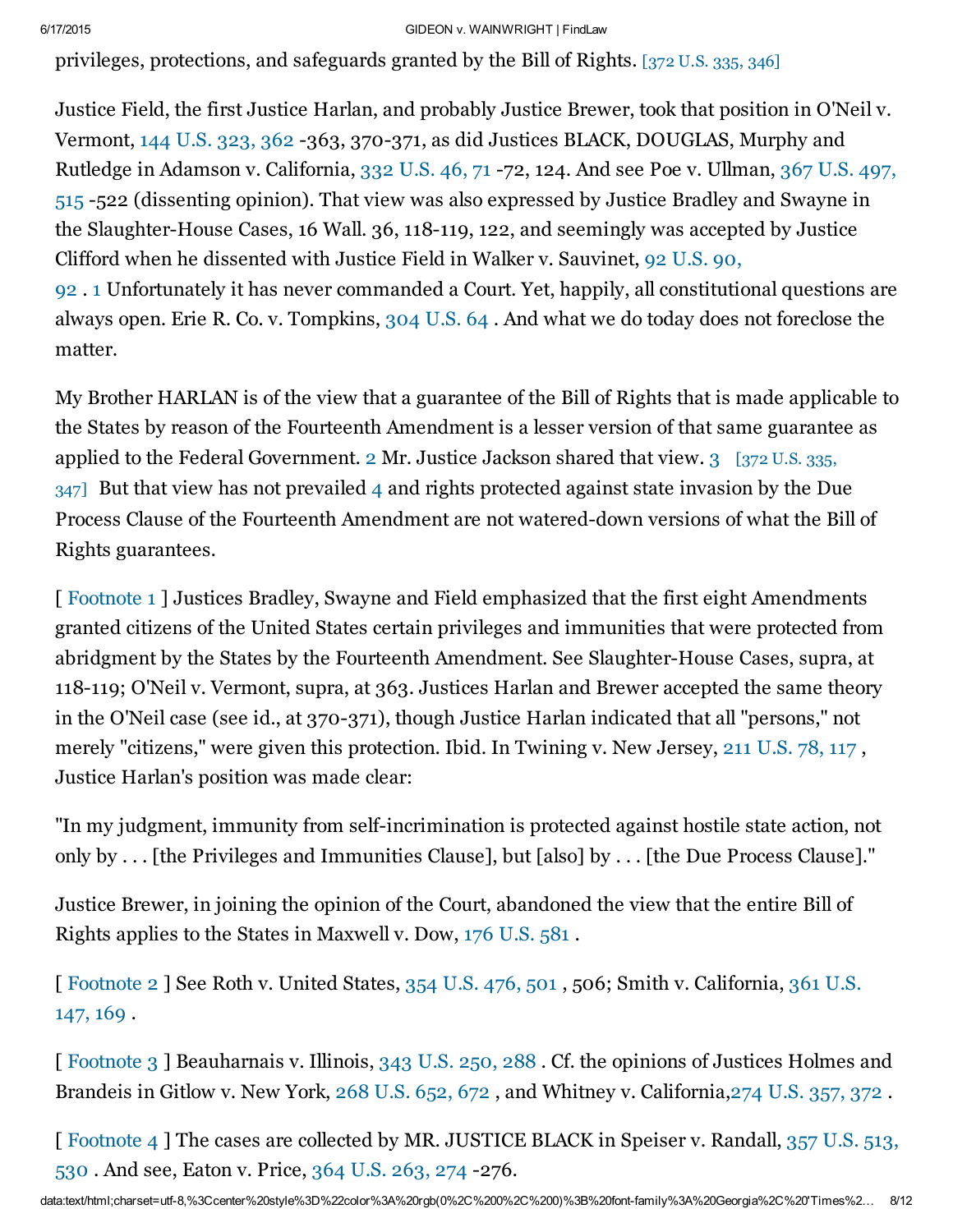MR. JUSTICE CLARK, concurring in the result.

In Bute v. Illinois, 333 [U.S.](http://caselaw.findlaw.com/us-supreme-court/333/640.html) 640 (1948), this Court found no special circumstances requiring the appointment of counsel but stated that "if these charges had been capital charges, the court would have been required, both by the state statute and the decisions of this Court interpreting the Fourteenth Amendment, to take some such steps." Id., at 674. Prior to that case I find no language in any cases in this Court indicating that appointment of counsel in all capital cases was required by the Fourteenth Amendment. [1](http://caselaw.findlaw.com/us-supreme-court/372/335.html#fff1) At the next Term of the Court Mr. Justice Reed revealed that the Court was divided as to noncapital cases but that "the due process clause . . . requires counsel for all persons charged with serious crimes . . . ." Uveges v. Pennsylvania, 335 U.S. [437,](http://caselaw.findlaw.com/us-supreme-court/335/437.html#441) 441 (1948). Finally, in Hamilton v. Alabama, 368 [U.S.](http://caselaw.findlaw.com/us-supreme-court/368/52.html) 52 (1961), we said that "[w]hen one pleads to a capital charge without benefit of counsel, we do not stop to determine whether prejudice resulted." Id., at 55. [372 U.S. 335, 348]

That the Sixth Amendment requires appointment of counsel in "all criminal prosecutions" is clear, both from the language of the Amendment and from this Court's interpretation. See Johnson v. Zerbst, 304 [U.S.](http://caselaw.findlaw.com/us-supreme-court/304/458.html) 458 (1938). It is equally clear from the above cases, all decided after Betts v. Brady, 316 [U.S.](http://caselaw.findlaw.com/us-supreme-court/316/455.html) 455 (1942), that the Fourteenth Amendment requires such appointment in all prosecutions for capital crimes. The Court's decision today, then, does no more than erase a distinction which has no basis in logic and an increasingly eroded basis in authority. In Kinsella v. United States ex rel. Singleton, 361 [U.S.](http://caselaw.findlaw.com/us-supreme-court/361/234.html) 234 (1960), we specifically rejected any constitutional distinction between capital and noncapital offenses as regards congressional power to provide for court-martial trials of civilian dependents of armed forces personnel. Having previously held that civilian dependents could not constitutionally be deprived of the protections of Article III and the Fifth and Sixth Amendments in capital cases, Reid v. Covert, 354 [U.S.](http://caselaw.findlaw.com/us-supreme-court/354/1.html) 1 (1957), we held that the same result must follow in noncapital cases. Indeed, our opinion there foreshadowed the decision today, [2](http://caselaw.findlaw.com/us-supreme-court/372/335.html#fff2) as we noted that:

"Obviously Fourteenth Amendment cases dealing with state action have no application here, but if [372 U.S. 335, 349] they did, we believe that to deprive civilian dependents of the safeguards of a jury trial here . . . would be as invalid under those cases as it would be in cases of a capital nature." 361 [U.S.,](http://caselaw.findlaw.com/us-supreme-court/361/234.html#246) at 246 -247.

I must conclude here, as in Kinsella, supra, that the Constitution makes no distinction between capital and noncapital cases. The Fourteenth Amendment requires due process of law for the deprival of "liberty" just as for deprival of "life," and there cannot constitutionally be a difference in the quality of the process based merely upon a supposed difference in the sanction involved. How can the Fourteenth Amendment tolerate a procedure which it condemns in capital cases on the ground that deprival of liberty may be less onerous than deprival of life - a value judgment not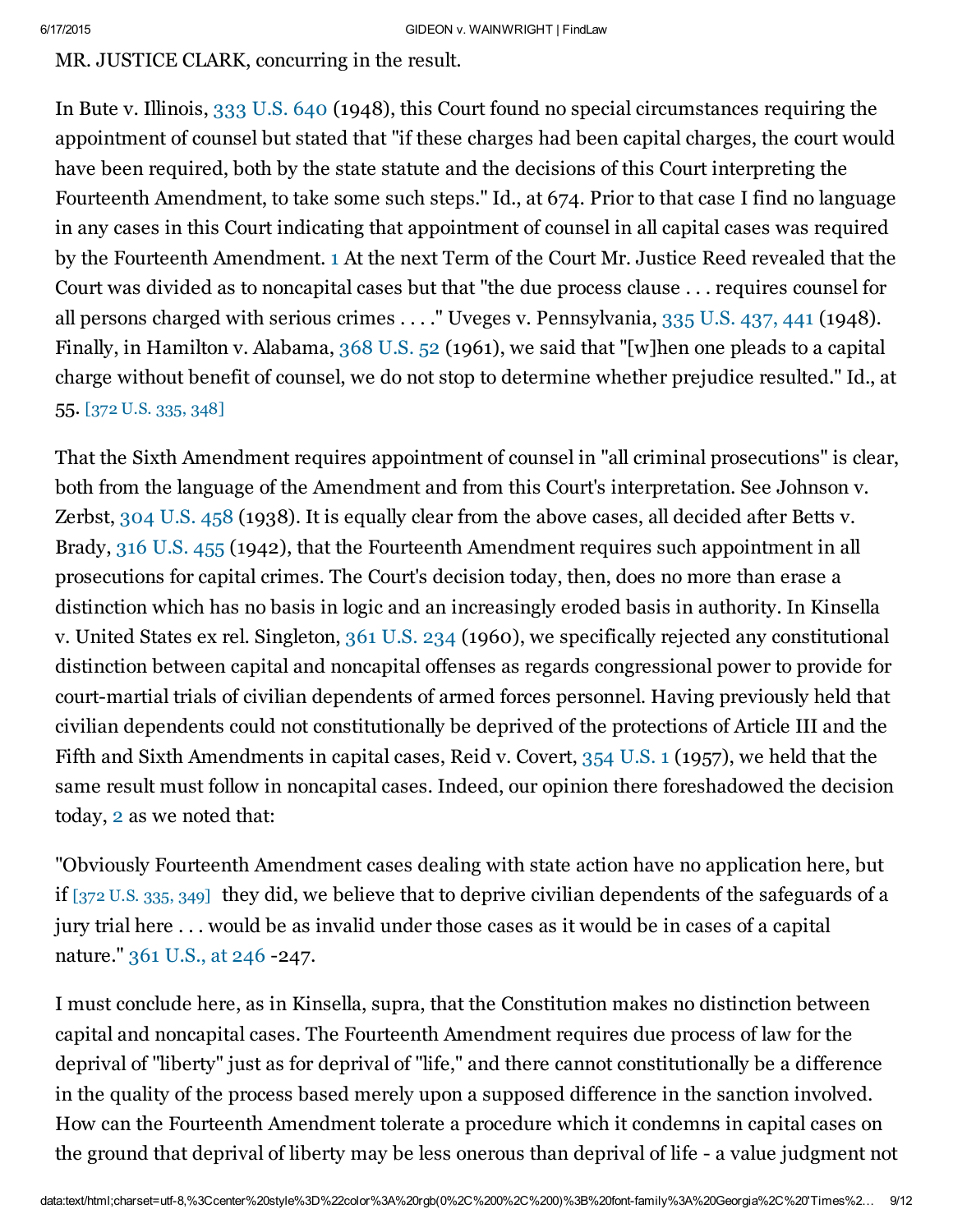universally accepted  $3$  - or that only the latter deprival is irrevocable? I can find no acceptable rationalization for such a result, and I therefore concur in the judgment of the Court.

[ [Footnote](http://caselaw.findlaw.com/us-supreme-court/372/335.html#ttt1) 1 ] It might, however, be said that there is such an implication in Avery v. Alabama, 308 [U.S.](http://caselaw.findlaw.com/us-supreme-court/308/444.html) 444 (1940), a capital case in which counsel had been appointed but in which the petitioner claimed a denial of "effective" assistance. The Court in affirming noted that "[h]ad petitioner been denied any representation of counsel at all, such a clear violation of the Fourteenth Amendment's guarantee of assistance of counsel would have required reversal of his conviction." Id., at 445. No "special circumstances" were recited by the Court, but in citing Powell v. Alabama, 287 [U.S.](http://caselaw.findlaw.com/us-supreme-court/287/45.html) 45 (1932), as authority for its dictum it appears that the Court did not rely solely on the capital nature of the offense.

[ [Footnote](http://caselaw.findlaw.com/us-supreme-court/372/335.html#ttt2) 2 ] Portents of today's decision may be found as well in Griffin v. Illinois, 351 U.S. 12 (1956), and Ferguson v. Georgia, 365 [U.S.](http://caselaw.findlaw.com/us-supreme-court/365/570.html) 570 (1961). In Griffin, a [noncapital](http://caselaw.findlaw.com/us-supreme-court/351/12.html) case, we held that the petitioner's constitutional rights were violated by the State's procedure, which provided free transcripts for indigent defendants only in capital cases. In Ferguson we struck down a state practice denying the appellant the effective assistance of counsel, cautioning that "[o]ur decision does not turn on the facts that the appellant was tried for a capital offense and was represented by employed counsel. The command of the Fourteenth Amendment also applies in the case of an accused tried for a noncapital offense, or represented by appointed counsel." 365 [U.S.,](http://caselaw.findlaw.com/us-supreme-court/365/570.html#596) at 596 .

[ [Footnote](http://caselaw.findlaw.com/us-supreme-court/372/335.html#ttt3) 3 ] See, e. g., Barzun, In Favor of Capital Punishment, 31 American Scholar 181, 188 189 (1962).

MR. JUSTICE HARLAN, concurring.

I agree that Betts v. Brady should be overruled, but consider it entitled to a more respectful burial than has been accorded, at least on the part of those of us who were not on the Court when that case was decided.

I cannot subscribe to the view that Betts v. Brady represented "an abrupt break with its own wellconsidered precedents." Ante, p. 344. In 1932, in Powell v. Alabama, 287 [U.S.](http://caselaw.findlaw.com/us-supreme-court/287/45.html) 45 , a capital case, this Court declared that under the particular facts there presented "the ignorance and illiteracy of the defendants, their youth, the circumstances of public hostility . . . and above all that they stood in deadly peril of their lives"  $(287 \text{ U.S.}, \text{at } 71)$  - the state court had a duty to assign counsel for [372 U.S. 335, 350] the trial as a necessary requisite of due process of law. It is evident that these limiting facts were not added to the opinion as an afterthought; they were repeatedly emphasized, see 287 [U.S.,](http://caselaw.findlaw.com/us-supreme-court/287/45.html#52) at 52, 57-58, 71, and were clearly regarded as important to the result.

Thus when this Court, a decade later, decided Betts v. Brady, it did no more than to admit of the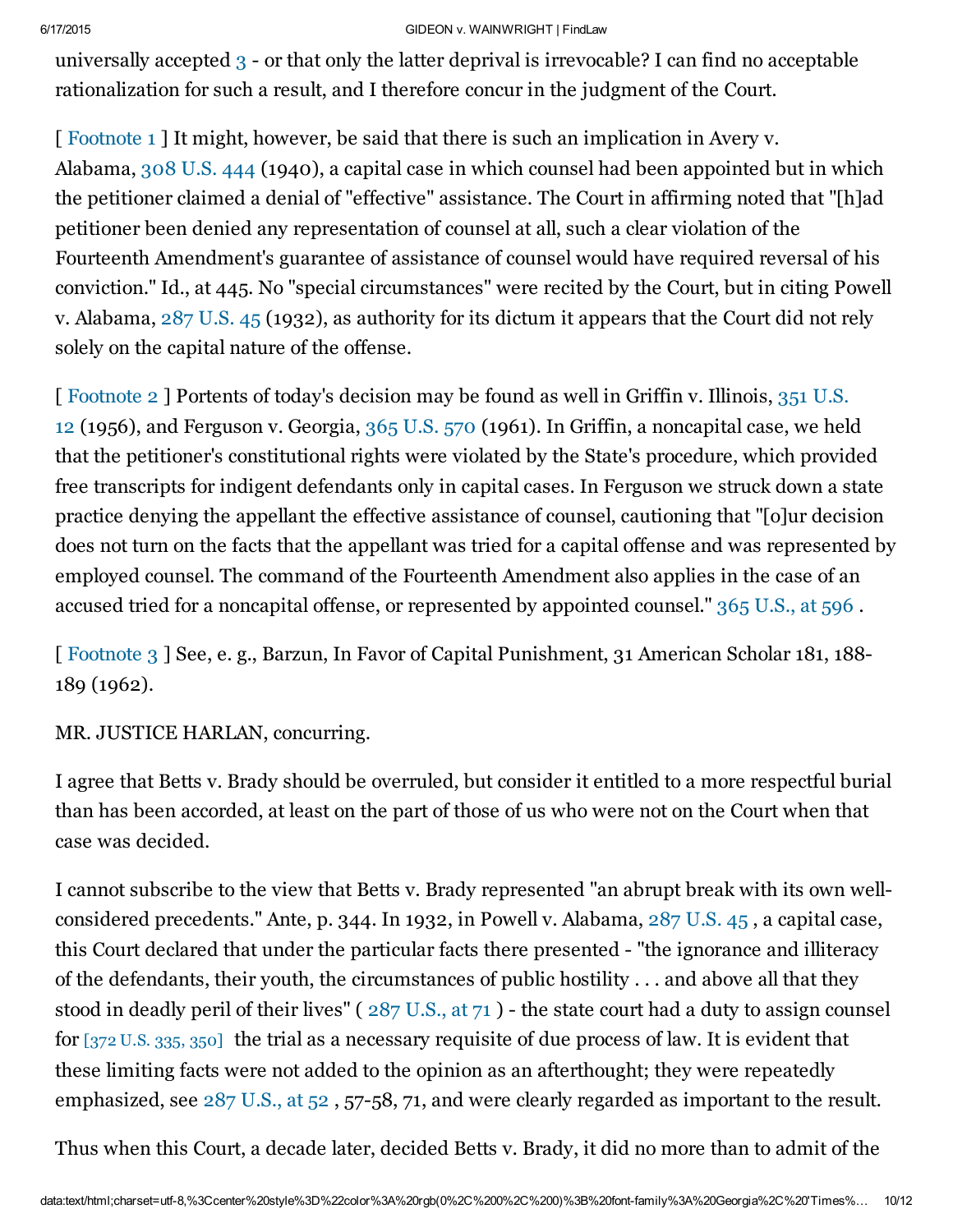possible existence of special circumstances in noncapital as well as capital trials, while at the same time insisting that such circumstances be shown in order to establish a denial of due process. The right to appointed counsel had been recognized as being considerably broader in federal prosecutions, see Johnson v. Zerbst, 304 [U.S.](http://caselaw.findlaw.com/us-supreme-court/304/458.html) 458 , but to have imposed these requirements on the States would indeed have been "an abrupt break" with the almost immediate past. The declaration that the right to appointed counsel in state prosecutions, as established in Powell v. Alabama, was not limited to capital cases was in truth not a departure from, but an extension of, existing precedent.

The principles declared in Powell and in Betts, however, have had a troubled journey throughout the years that have followed first the one case and then the other. Even by the time of the Betts decision, dictum in at least one of the Court's opinions had indicated that there was an absolute right to the services of counsel in the trial of state capital cases. [1S](http://caselaw.findlaw.com/us-supreme-court/372/335.html#ff1)uch dicta continued to appear in subsequent decisions, [2](http://caselaw.findlaw.com/us-supreme-court/372/335.html#ff2) and any lingering doubts were finally eliminated by the holding of Hamilton v. Alabama, 368 [U.S.](http://caselaw.findlaw.com/us-supreme-court/368/52.html) 52 .

In noncapital cases, the "special circumstances" rule has continued to exist in form while its substance has been substantially and steadily eroded. In the first decade after Betts, there were cases in which the Court [372 U.S. 335, 351] found special circumstances to be lacking, but usually by a sharply divided vote. [3](http://caselaw.findlaw.com/us-supreme-court/372/335.html#ff3) However, no such decision has been cited to us, and I have found none, after Quicksall v. Michigan, 339 [U.S.](http://caselaw.findlaw.com/us-supreme-court/339/660.html) 660 , decided in 1950. At the same time, there have been not a few cases in which special circumstances were found in little or nothing more than the "complexity" of the legal questions presented, although those questions were often of only routine difficulty. [4](http://caselaw.findlaw.com/us-supreme-court/372/335.html#ff4) The Court has come to recognize, in other words, that the mere existence of a serious criminal charge constituted in itself special circumstances requiring the services of counsel at trial. In truth the Betts v. Brady rule is no longer a reality.

This evolution, however, appears not to have been fully recognized by many state courts, in this instance charged with the front-line responsibility for the enforcement of constitutional rights. [5](http://caselaw.findlaw.com/us-supreme-court/372/335.html#ff5) To continue a rule which is honored by this Court only with lip service is not a healthy thing and in the long run will do disservice to the federal system.

The special circumstances rule has been formally abandoned in capital cases, and the time has now come when it should be similarly abandoned in noncapital cases, at least as to offenses which, as the one involved here, carry the possibility of a substantial prison sentence. (Whether the rule should extend to all criminal cases need not now be decided.) This indeed does no more than to make explicit something that has long since been foreshadowed in our decisions. [372 U.S. 335, 352]